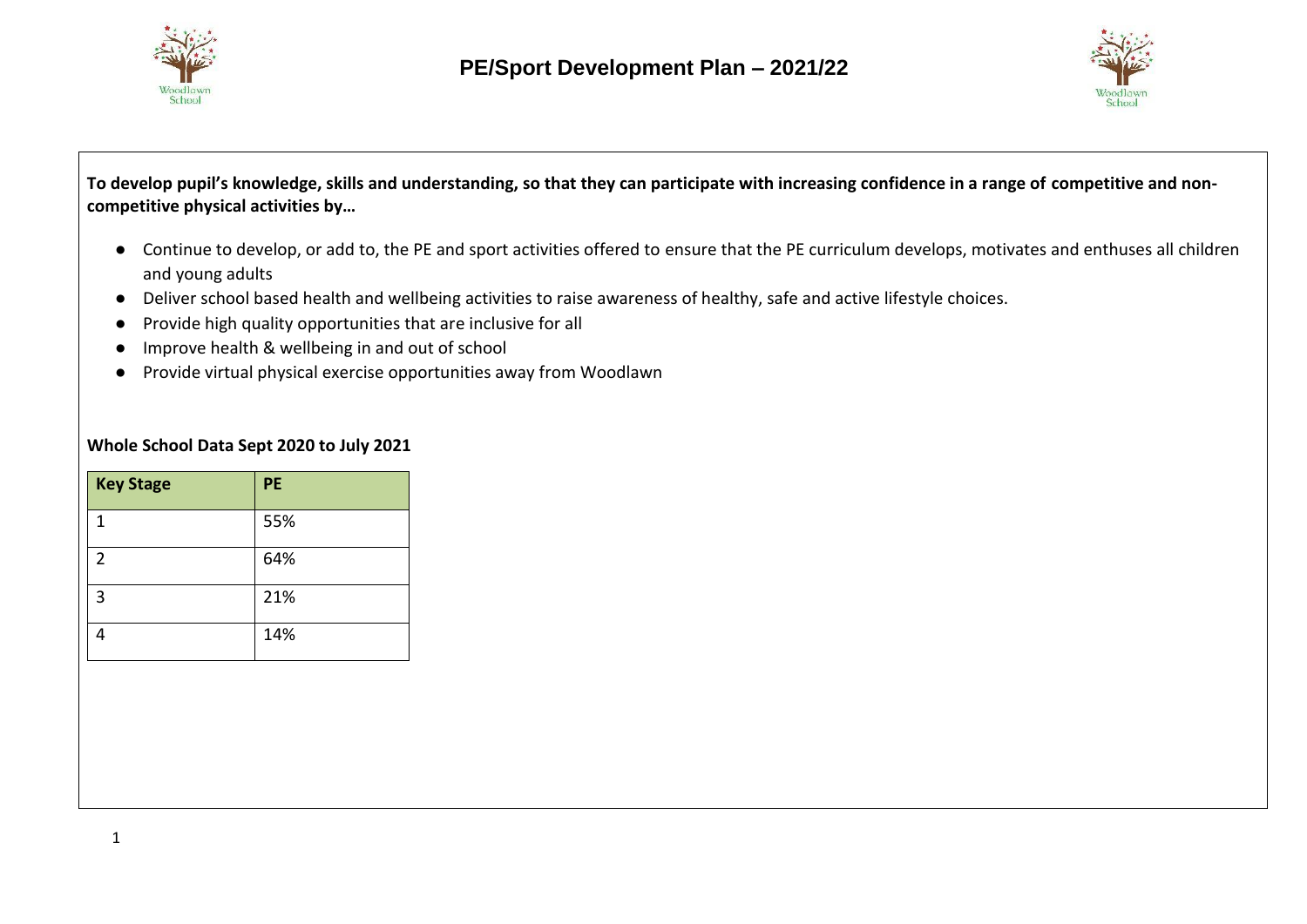



### **Pupil Premium**

| <b>Key Stage</b> | <b>PE</b> |
|------------------|-----------|
| 1                | 27%       |
| $\overline{2}$   | 79%       |
| 3                | 18%       |
|                  | 12%       |

### **Non Pupil Premium**

| <b>Key Stage</b> | <b>PE</b> |
|------------------|-----------|
| 1                | 68%       |
| 2                | 54%       |
| 3                | 22%       |
|                  | 13%       |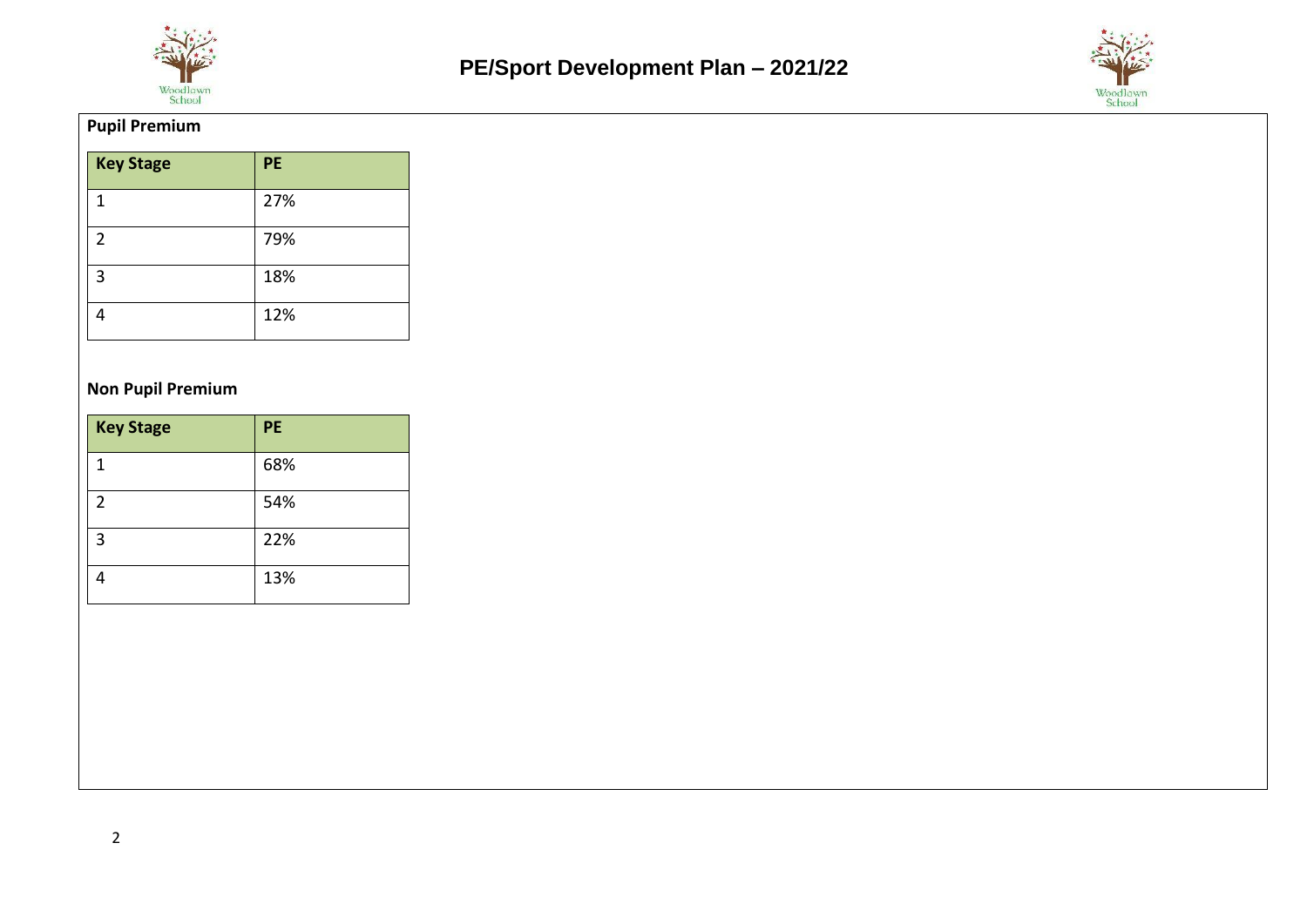



| <b>Actions</b>                                                                                                          | Lead       | <b>Resources</b>               | <b>Start date</b><br><b>Monitoring</b><br>date    | Quality<br>assurance                                                                                                                          | <b>Success</b><br>criteria                                                                                                                                    | <b>Dates and</b><br>deadlines | <b>Evaluation and evidence</b>                                                       | Rag<br><b>Rating</b> |
|-------------------------------------------------------------------------------------------------------------------------|------------|--------------------------------|---------------------------------------------------|-----------------------------------------------------------------------------------------------------------------------------------------------|---------------------------------------------------------------------------------------------------------------------------------------------------------------|-------------------------------|--------------------------------------------------------------------------------------|----------------------|
| Ensure an<br>$\bullet$<br>active and safe<br>PE curriculum<br>can be delivered<br>in line with<br>COVID<br>restrictions | <b>SLT</b> | Time                           | Sept 2021                                         | PE timetabled<br>Swimming<br>timetabled<br>Rebound<br>timetabled<br>Virtual<br>physical<br>activities<br>shared via<br>Seesaw and<br>Facebook | Pupils<br>actively<br>participating<br>Seesaw                                                                                                                 |                               | Time tables in place<br>Bespoke Rebound days<br>Timetabled PE for hall               |                      |
| Secondary<br>$\bullet$<br>residential                                                                                   | Glen       | Time<br>Cost of<br>Residential | Sept 2021<br>taking<br>place<br>April/May<br>2022 | Spreadsheets<br>in place<br>RA in place<br>Monitor<br>monies<br>coming in                                                                     | Grants from<br>charities<br>Residential<br>booked<br>RA in place<br>Letters home<br>and pupil<br>places<br>Parent<br>meetings<br>Pupils attend<br>residential |                               | Due to COVID this will be postponed to<br>2022/23                                    |                      |
| Empower<br>$\bullet$<br>support staff to<br>take an active                                                              | Glen       | Time                           | Oct '21                                           | Staff delivering<br>sessions<br>MTPs in place                                                                                                 | Pupils<br>participating<br>in lessons                                                                                                                         |                               | Staff leading Rebound sessions for<br>$\bullet$<br>both primary and secondary pupils |                      |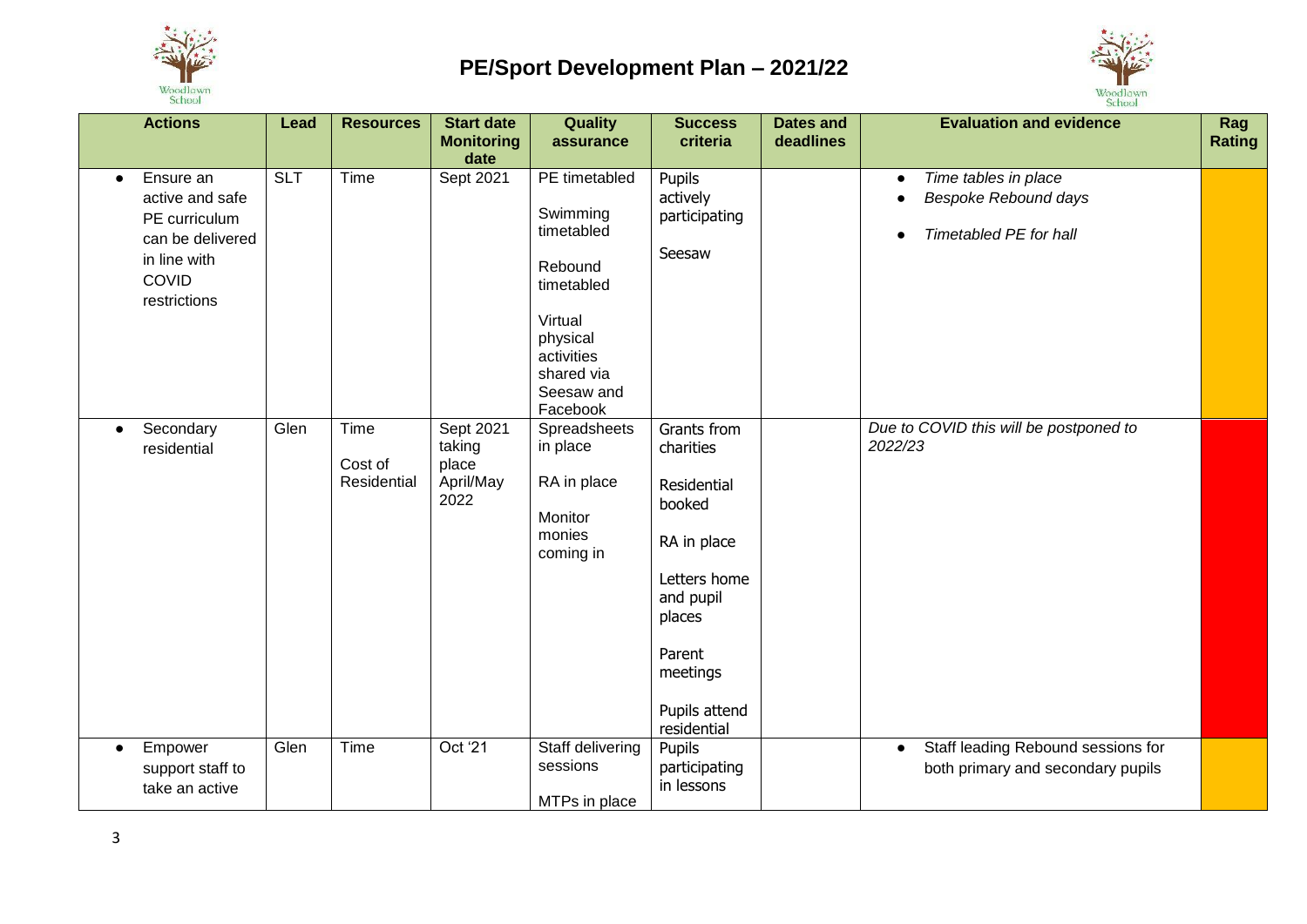



| role PE<br>sessions, even<br>lead                                                                                                                                                                             |      |                                                          |          | CPD for staff<br>where<br>applicable<br>(Rebound)         | with support<br>staff leading                                                                                                                                                             | Staff collectively helped write<br>$\bullet$<br>curriculum planning (secondary PE,<br>Rebound, swimming)<br>TAs running lunch clubs for various<br>sports in preparation for local off site<br>events |  |
|---------------------------------------------------------------------------------------------------------------------------------------------------------------------------------------------------------------|------|----------------------------------------------------------|----------|-----------------------------------------------------------|-------------------------------------------------------------------------------------------------------------------------------------------------------------------------------------------|-------------------------------------------------------------------------------------------------------------------------------------------------------------------------------------------------------|--|
| Continue sports<br>$\bullet$<br>affiliation/<br>membership<br>ensuring extra-<br>curricular sports<br>opportunities.                                                                                          | Glen | Cost £180                                                | Sept '21 | Log of events<br>and<br>participants                      | Increased<br>access to<br>opportunities                                                                                                                                                   | Affiliation Sept 2021<br>$\bullet$                                                                                                                                                                    |  |
| Develop the use<br>$\bullet$<br>external<br>οf<br>agencies<br>to<br>support<br>curriculum<br>delivery<br>during<br>lessons:<br><b>Smile Through Sport</b><br><b>Rugby All Stars</b><br><b>NUFC Foundation</b> | Glen | Time and<br>some<br>associated<br>costs with<br>agencies | Sept '21 | MTP ref<br>external<br>agencies<br>Continue to<br>monitor | Log of<br>agencies<br>used and<br>when they<br>came in<br>Pupils talking<br>about<br>lessons and<br>how much<br>they enjoyed<br>it<br>Pupils<br>engaged and<br>enjoying the<br>activities | Smile through Sport used in Autumn<br>term<br>NUFC Foundation booked for Spring B<br>primary                                                                                                          |  |
| Extend and<br>$\bullet$<br>increase<br>PE/Sport ex-<br>curricular                                                                                                                                             | Glen | Time and<br>costs via<br>Sports<br>premium               | Sept '21 | Log of events<br>and<br>participants<br>Seesaw            | Increased<br>access to<br>opportunities<br>for all ages                                                                                                                                   | Opportunities shared via FB for virtual<br>participation                                                                                                                                              |  |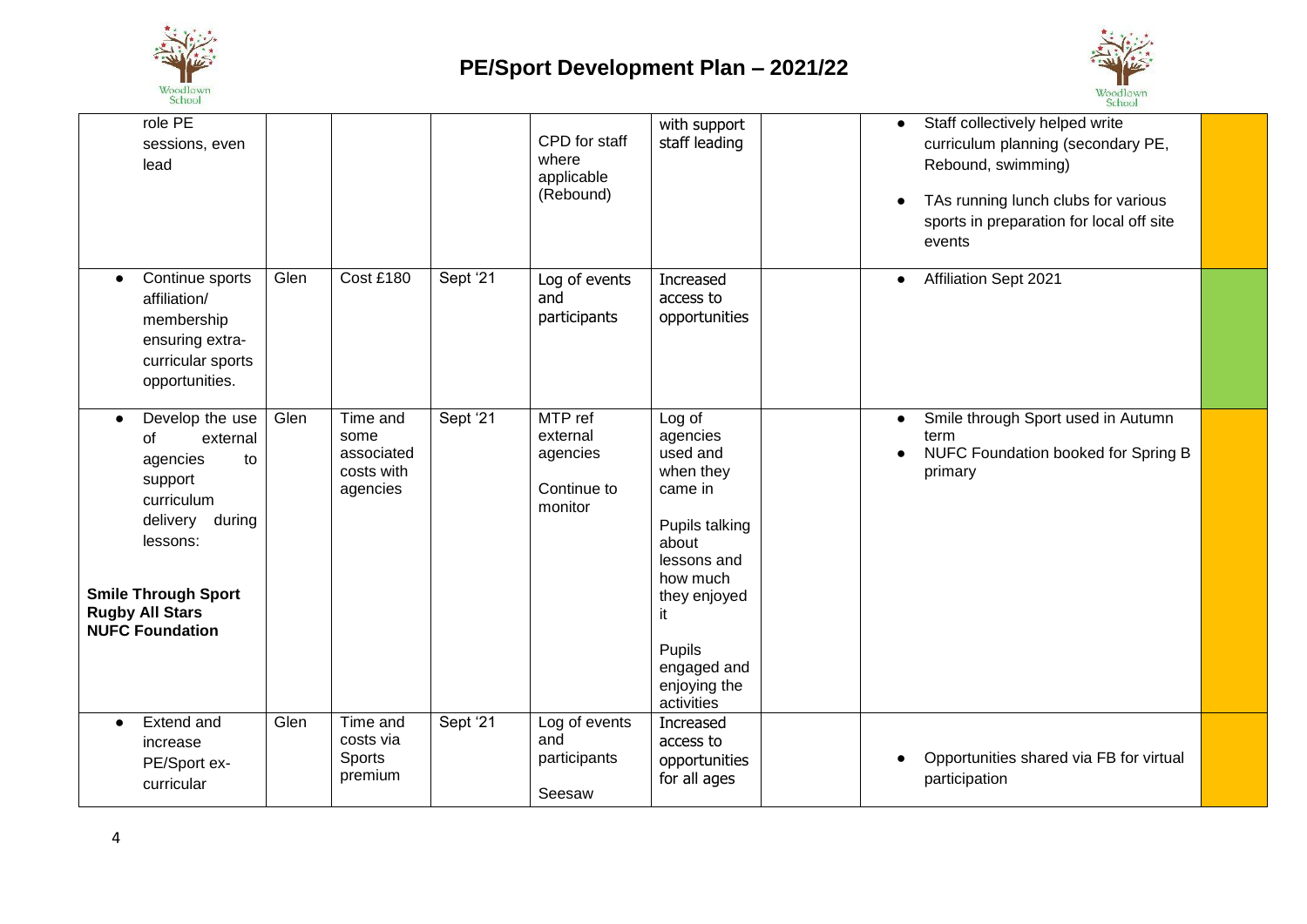



|                                                             |                                                                                                                                                                                                                                                            |                      |                                                              |          |                                                              |                                                                                                             | <b>PELIPOL</b>                                                                                                                                                                                                                                                                                                        |  |
|-------------------------------------------------------------|------------------------------------------------------------------------------------------------------------------------------------------------------------------------------------------------------------------------------------------------------------|----------------------|--------------------------------------------------------------|----------|--------------------------------------------------------------|-------------------------------------------------------------------------------------------------------------|-----------------------------------------------------------------------------------------------------------------------------------------------------------------------------------------------------------------------------------------------------------------------------------------------------------------------|--|
| To include:<br>2.<br>3.<br>4.<br>5.<br>6.<br>7.<br>8.<br>9. | activities across<br>the school,<br>including lunch<br>time clubs when<br>applicable<br>(COVID<br>permitting)<br>Where possible<br>virtually<br>Football<br>Tennis<br>Dance<br>Rebound<br>Badminton<br>Rounders<br>Athletics<br>Basketball<br>Multi skills |                      | LP dance<br>costs for<br>lunch times<br>Gymnastics<br>agency |          |                                                              | Pupils talk<br>about events<br>they have<br>been<br>involved in<br>Pupils<br>engaged and<br>taking part     | Lunch clubs in place - basketball,<br>$\bullet$<br>Autumn B, tennis Spring A, football<br>Spring B, Badminton, touch rugby,<br>Rounder's and Athletics Summer A/B<br>Attended basketball event - 8 <sup>th</sup> Dec<br>'21<br>Signed up for Girls Football - 4 events<br>in Feb, March, April and May $-7$<br>pupils |  |
| $\bullet$                                                   | Ensure teaching<br>& learning is at<br>least 'good' for<br>PE<br>lessons<br>across school.                                                                                                                                                                 | Glen /<br><b>SLT</b> | Time                                                         | Sept '21 | Lesson<br>observations<br>Evidence on<br>seesaw/<br>Tapestry | High % of<br>lessons<br>observed are<br>at least<br>'good'<br>Pupils with<br>clear<br>personal<br>challenge | Evidenced on seesaw/tapestry<br>$\bullet$<br>Formal observations                                                                                                                                                                                                                                                      |  |
|                                                             | Take an active<br>particiption<br>in                                                                                                                                                                                                                       | Glen                 | Time                                                         | Oct '21  | Medals                                                       | Pupils<br>registered                                                                                        | Basketball - 8 <sup>th</sup> Dec                                                                                                                                                                                                                                                                                      |  |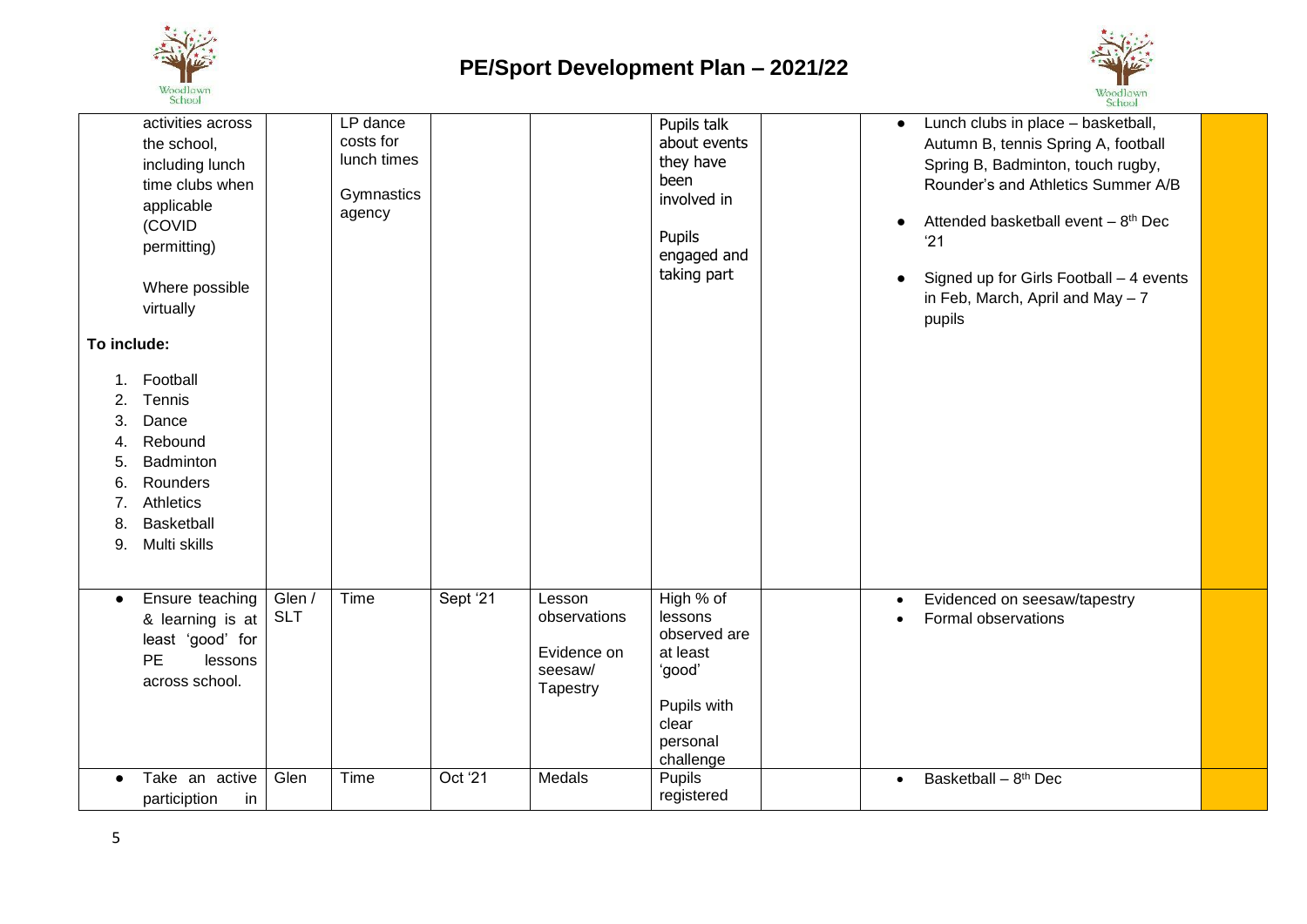



| local<br>national<br>competitions                                                                    | and                                  | Transport<br>costs          |                  | Seesaw<br>Log of events                                                           | and actively<br>taking part                                                                               |                      | Girls Football - Feb to May inclusively<br>(signed up)                                                                                                                                                                                                                                |  |
|------------------------------------------------------------------------------------------------------|--------------------------------------|-----------------------------|------------------|-----------------------------------------------------------------------------------|-----------------------------------------------------------------------------------------------------------|----------------------|---------------------------------------------------------------------------------------------------------------------------------------------------------------------------------------------------------------------------------------------------------------------------------------|--|
| Attend LA<br>$\bullet$<br>meetings<br>applicable CPD                                                 | Glen /<br><b>PE</b><br>Rachel<br>and | time                        | Sept '21         | <b>Better</b><br>understanding<br>of sporting<br>opportunities<br>for inclusivity | Attendance<br>at meetings                                                                                 | As directed<br>by LA | RL attending LA Primary Networks<br>RL to set up SEN network with Benton<br>Dene and Beacon Hill. Emails already<br>sent.                                                                                                                                                             |  |
| Develop<br>$\bullet$<br>bespoke sports<br>lunch time club<br>(COVID<br>permitting).                  | Glen<br>a                            | Time                        | Sept '21         | Pupils better<br>prepared for<br>extracurricular<br>sporting<br>events            | <b>Pupils</b><br>attending<br>from both<br>primary and<br>secondary<br>Improved<br>standards at<br>events |                      | Clubs in place as Oct '21 (dance, prep<br>for wanderers events, gymnastics)                                                                                                                                                                                                           |  |
| celebration<br><b>PE</b><br>$\bullet$<br>board<br>notice<br>display                                  | Glen /<br>Rachel                     | Time                        | Spring B<br>2022 | Pupils and<br>staff able to<br>see events<br>and photo<br>evidence                | Pupil photos<br>Log of events<br>attended                                                                 |                      | Jess to do a display in hall.                                                                                                                                                                                                                                                         |  |
| Purchase<br>$\bullet$<br>additional<br>PE/Sports<br>equipment/<br>resources<br>fit<br>are<br>purpose | Glen /<br>Rachel<br>that<br>for      | Time &<br>resource<br>costs | Oct '21          | Resources in<br>place for use<br>across the<br>school                             | Additional<br>resources fit<br>for purchase<br>so an<br>enriching<br>curriculum<br>can be<br>delivered    |                      | RL ordered equipment Dec 2021 &<br>April 2022 (a range of equipment to<br>enhance curriculum, enrichment,<br>outdoor play and sensory play)<br>Curtain divider in hall<br>Audit to be completed by RL Summer<br>Term - additional order placed if<br>needed.<br>PE cupboard organised |  |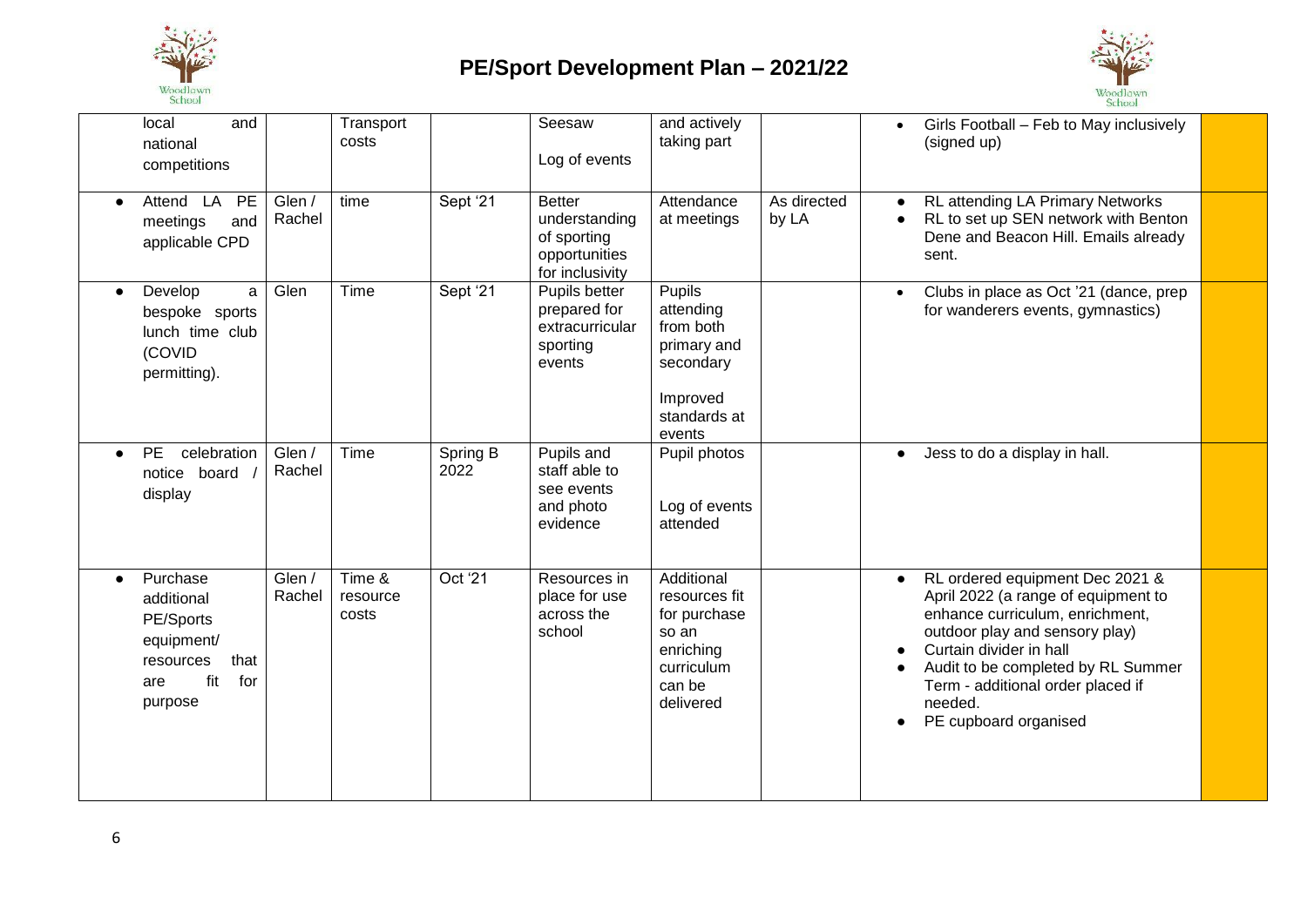



| Further develop<br>the use of B<br>Squared<br>assessment<br><i>(incorporates)</i><br>swimming)                                                                         | Glen | Time                                       | Dec '21     | Staff have a<br>better<br>understanding<br>of progress<br>over time                                                                    | <b>B</b> Squared<br>used and<br>progress<br>being tracked<br>regularly and<br>at least<br>termly | B Squared data analysed in December<br>2021 (Sept to Dec 2021)<br><b>Mastered progress only</b><br>Primary average progress - 42.6%<br>Secondary average progress - 32.6%                                                         |  |
|------------------------------------------------------------------------------------------------------------------------------------------------------------------------|------|--------------------------------------------|-------------|----------------------------------------------------------------------------------------------------------------------------------------|--------------------------------------------------------------------------------------------------|-----------------------------------------------------------------------------------------------------------------------------------------------------------------------------------------------------------------------------------|--|
| Purchase<br>additional<br>for<br>resources<br>break times to<br>encourage<br>active exercise<br>at unstructured<br>times and help<br>raise the profile<br>of PE/Sports | Glen | Time<br>Cost of<br>equipment/<br>resources | Oct '21     | Resources in<br>place and<br>used by pupils<br>PE group to<br>collate order<br>from needs of<br>pupils                                 | Additional<br>resources<br>purchased<br>and housed<br>outside in<br>storage units                | RL ordered equipment Dec 2021 (a<br>$\bullet$<br>range of equipment to enhance<br>curriculum, enrichment, outdoor play<br>and sensory play)<br>Audit to be completed by RL Summer<br>Term - additional order placed if<br>needed. |  |
| Participate in the<br><b>Active Mile</b>                                                                                                                               | Glen | Nil/time                                   | Spring term | <b>Better</b><br>understanding<br>for the need<br>for physical<br>activity in our<br>lives for<br>physical and<br>mental well<br>being | Majority of<br>pupils<br>actively take<br>part in some<br>form of<br>physical<br>activity        | All class participated and evidenced on within<br>seesaw and on Facebook                                                                                                                                                          |  |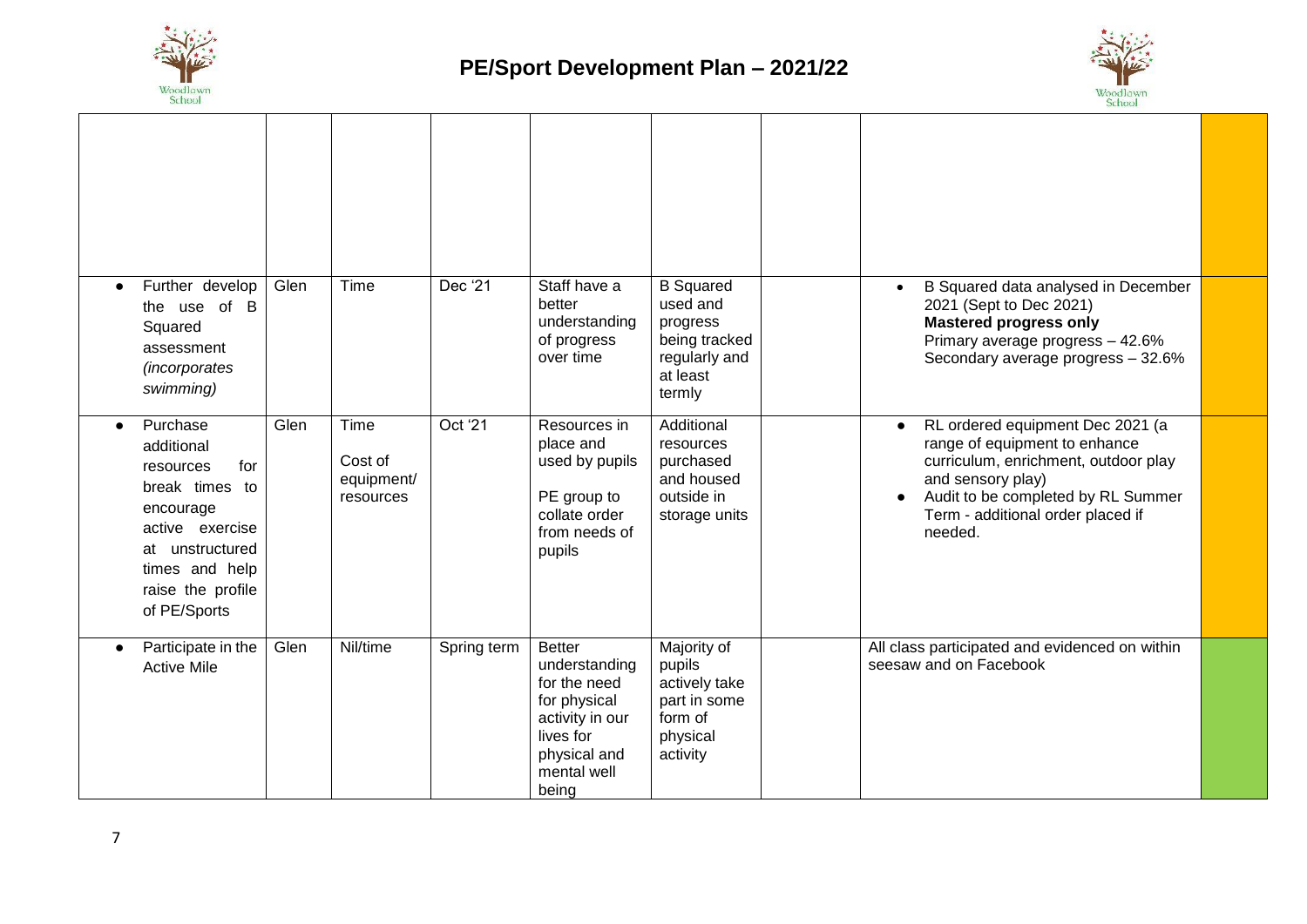



|                                                            |      |                                           |                |                                                                                                   | Information<br>circulated to<br>staff<br>To happen<br>termly                                                                                                                                                                                                                                                                                      |                                                                                                                                                       |  |
|------------------------------------------------------------|------|-------------------------------------------|----------------|---------------------------------------------------------------------------------------------------|---------------------------------------------------------------------------------------------------------------------------------------------------------------------------------------------------------------------------------------------------------------------------------------------------------------------------------------------------|-------------------------------------------------------------------------------------------------------------------------------------------------------|--|
| Re-apply for<br>$\bullet$<br><b>School Sports</b><br>Award | Glen | Time and<br>cost of<br>accreditatio<br>n. | Summer<br>2022 | Register with<br>School<br>Games.org<br><b>School Games</b><br>mark re-<br>gained<br>Gold in 2019 | School<br>Games mark<br>gained<br>Pupils<br>enjoying and<br>participating<br>in sport in<br>curriculum<br>time, lunch<br>times and<br>through<br>competition<br>Schools<br>Games<br>health check<br>completed<br><b>Heat Map</b><br>completed on<br>School<br>Games login<br>area<br>Photos on<br>School FB<br>page with #<br>School<br>Games tag | Both awarded due to virtual participation of<br>pupils at home due to COVID-19<br>Virtual status awarded for 2019/20<br>Recognition Award for 2019/20 |  |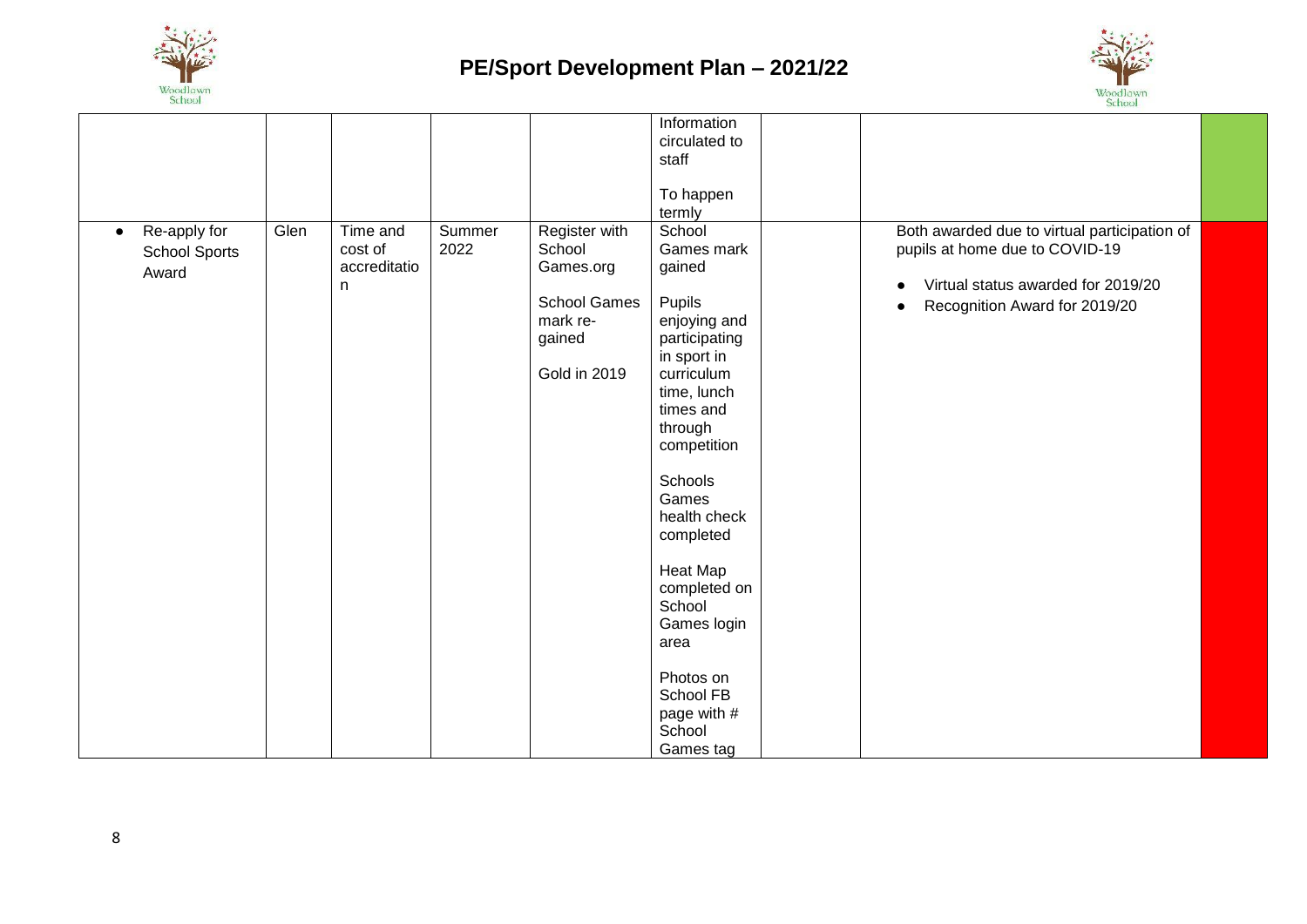



| Have an fully<br>$\bullet$<br>inclusive School<br>Sports Day                               |               | Glen                          | Time                         | Summer<br>2022   | Spreadsheet<br>of events to<br>monitor | Majority of<br>pupils across<br>school take<br>part                                                          | To take place on Fri 8th July - Primary<br>(morning) and secondary (afternoon). The<br>theme is nations of the women's Euro's |  |
|--------------------------------------------------------------------------------------------|---------------|-------------------------------|------------------------------|------------------|----------------------------------------|--------------------------------------------------------------------------------------------------------------|-------------------------------------------------------------------------------------------------------------------------------|--|
|                                                                                            |               |                               |                              |                  |                                        | Some Post<br>16 pupils<br>support staff<br>in running<br>event                                               |                                                                                                                               |  |
|                                                                                            |               |                               |                              |                  |                                        | Run event<br>virtually if<br><b>COVID</b><br>prevents this<br>from<br>happening                              |                                                                                                                               |  |
| Extend<br>$\bullet$<br>and well being<br>opportunities<br>within<br>sensory garden<br>area | health<br>the | Glen &<br><b>PSHE</b><br>lead | Time<br>Cost of<br>resources | Summer<br>2022   | Timetabled<br>opportunities<br>Seesaw  | Classes have<br>time in the<br>sensory<br>garden<br>Pupils<br>actively<br>engaged<br>Developed<br>well being |                                                                                                                               |  |
| To develop PE<br>$\bullet$<br>policy<br>practice across<br>school.                         | and           | PE<br>team                    | Nil/time                     | Spring A<br>2022 | Policy shared<br>with all staff        | All T&L staff<br>fully<br>understand<br>the policy in<br>order to<br>deliver high<br>quality PE<br>teaching  | Share policy with whole school staff.<br>Update PE policy and upload to website -<br>7/2/22                                   |  |